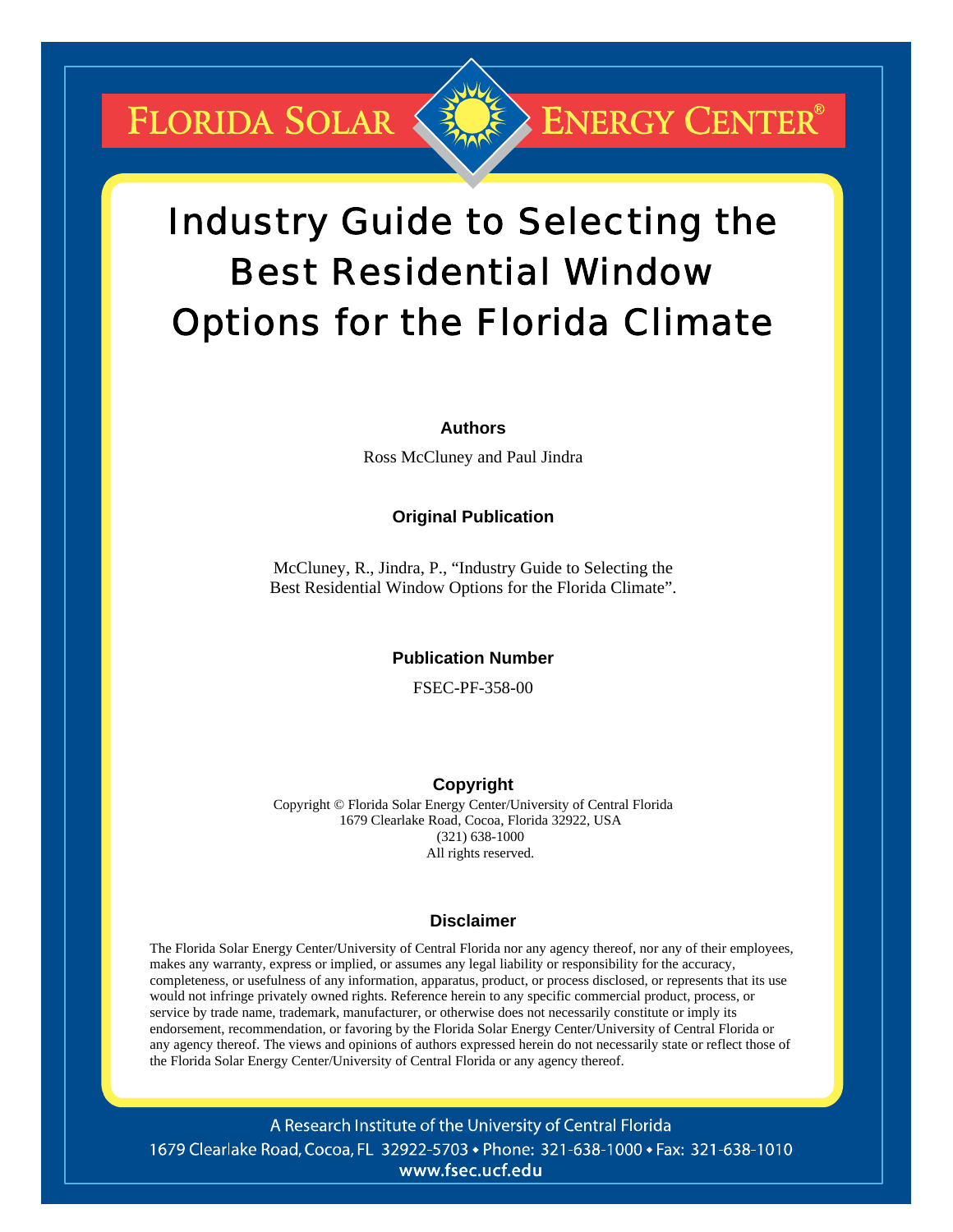# Industry Guide to Selecting the Best Residential **Window Options for the Florida Climate**



*This document has been prepared to help retailers, builders, distributors, and other window industry professionals in Florida assist homeowners and other residential window purchasers in choosing the best window options for Florida homes. Consumers may find it useful in obtaining detailed information concerning proper window placement and selection for Florida's generally hot, humid climate. A companion publication, "Homeowners' guide to selecting the best residential window options for the Florida climate" is also available from the Florida Solar Energy Center. ®*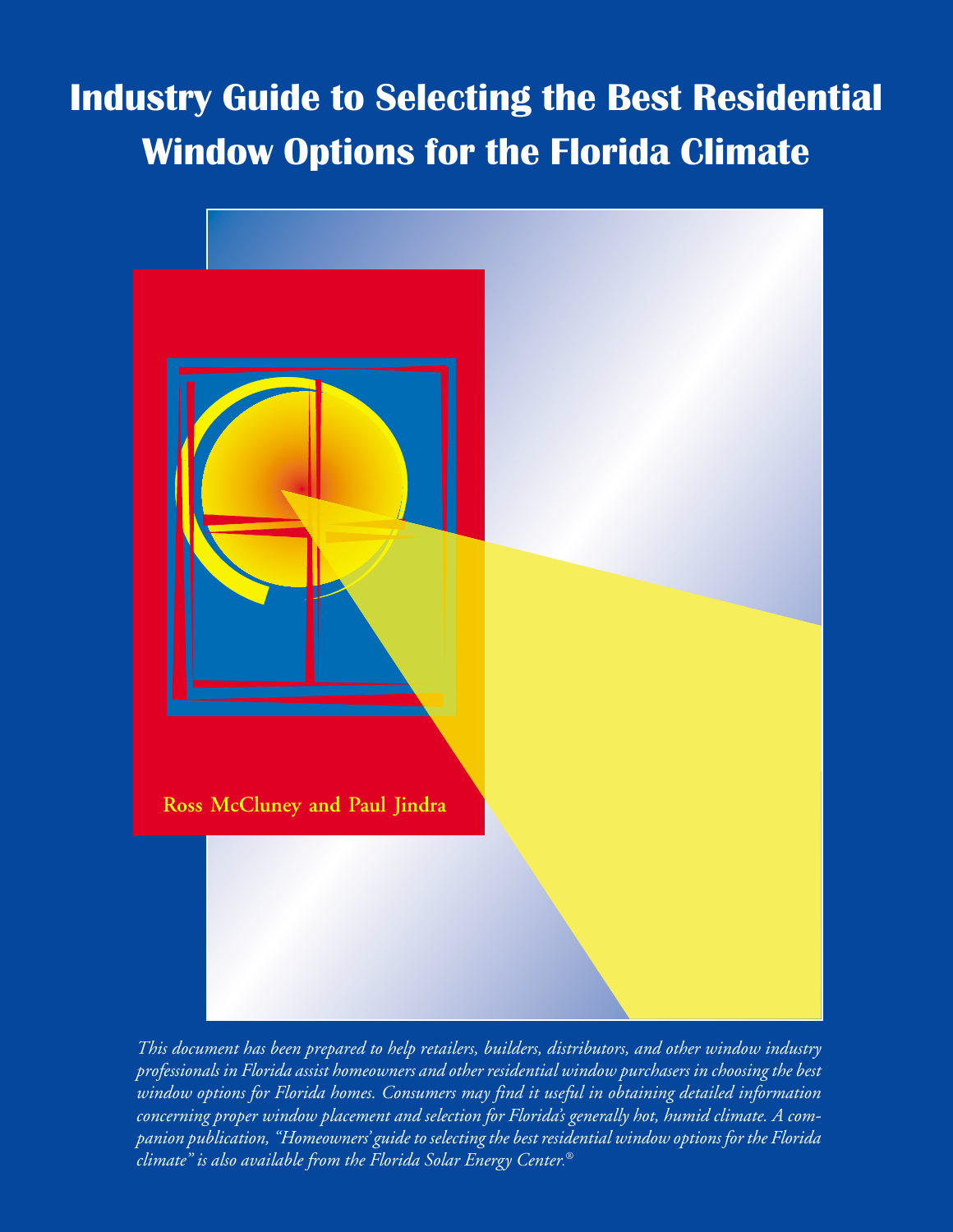

## **Introduction**

It used to be said that "windows are little more than holes in the insulation." It is true to some extent that poorly insulated and drafty windows in certain climates defeat the purpose of wall insulation. However, modern high performance windows are almost as good as opaque insulated wall sections, at least in terms of *total* energy savings over long periods of time. In some cases, they can be shown to actually *out-perform* insulated walls. Of course, they have the priceless additional benefits of providing views to the outdoors and natural daylight illumination indoors — important issues of quality and comfort.

The main purpose of a building and its windows is to provide comfort to the occupants — as the sun moves through the sky, as the outdoor air temperature and humidity vary, and as the wind and rain come and go. If comfort can be achieved while reducing the building's energy use and lowering monthly utility bills, so much the better.

This Energy Guide focuses on choosing window options for *residential* buildings in hot climates. Many of the principles offered here apply as well to non-residential buildings. However, there are major differences in the types of windows available for these two building classes, and there are normally major differences in their building occupancy schedules. This is important because unoccupied buildings don't need illumination. Nonresidential buildings are most generally occupied during daylight hours. This provides a greater opportunity for the use of daylighting in these buildings to displace electric lighting, saving energy in the process.

Residential buildings are usually less occupied during daylight hours, so there is less chance to save energy by using daylight to displace daytime electric lighting. With its relatively higher fraction of retirees, however, Florida offers numerous exceptions to this general rule. Proper use of windows for daytime lighting of residential building interiors *can* displace the electric lighting that might otherwise be needed.

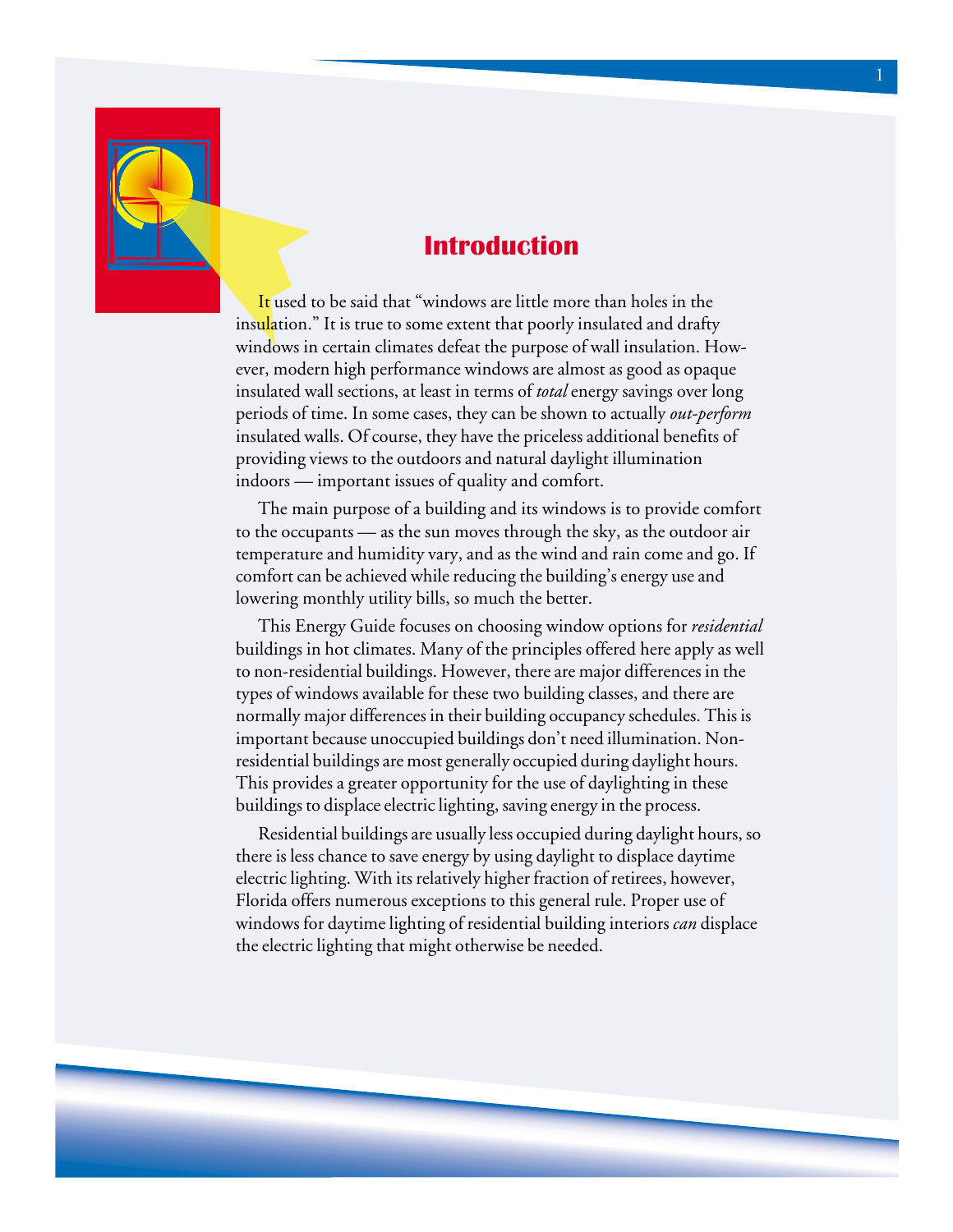## **How Do Windows Affect Energy Use** in the Home?

Windows are not directly energy-consuming devices. Sometimes they cause the building to use *more* energy than would be the case without them, and at other times they actually *reduce* the building's need for energy. When windows let heat escape on cold winter nights (causing the heating system to use more energy) and when they admit solar radiant heat on hot summer afternoons (causing the air cooling system to use more energy) they *increase* the building's energy costs.

How can they reduce energy use? One way is to admit solar radiant heat into the building on a cold winter day. The solar radiation directly heats the building's interior, and this heat is used to displace energy that would otherwise be purchased for heating the house. When daylight illumination enters through a window, it directly illuminates the interior of the building. If this daylight displaces electric lighting which would otherwise be on, there are energy savings from not having to turn on the lights.

Windows are seldom selected by consumers on the basis of their energy performance alone. Instead, appearance, the operating mechanism, color, and price dominate selection features. Energy impacts have been less important, due primarily to a lack of objective information on the window itself, or available at the sale site, about energy performance. Furthermore, it is not as easy to compare windows on the basis of energy efficiency, as with refrigerators, microwave ovens, and automobiles. To partially alleviate this difficulty, the National Fenestration Rating Council (NFRC) has developed a system for the certification, rating, and labeling of windows for energy performance. This system is slowly entering use by code bodies in the U.S. The NFRC label is intended to help the purchaser and code officials determine the energy performance of windows for which labels are issued.

Even when using the NFRC labeling program, reducing the energy costs associated with windows while increasing their human comfort without excessive price increases, is a real challenge to the building designer. Achieving an acceptable design depends upon many factors.

- Which way the window faces relative to the direction of the sun
- How much outside shading is planned or is present for the window
- How bright the exterior scene is (*the brighter the scene, the greater the potential for glare*)
- How dark the interior is (*the brighter the interior surfaces, the less the window glare*)
- The homeowner's willingness to operate shading devices to achieve their best performance
- The homeowner's desire (or code-requirement) for impact resistance *(the impact can come from storm-blown objects or intruders*)
- $\star$  How critical it is to maintain an unobstructed view to the outside (*gorgeous vistas shouldn't be permanently blocked by window shades or other add-ons, although temporary blocking for privacy or solar heat rejection may be desired at times*)
- $\star$  The homeowner's desire for acoustic isolation in noisy environments
- Whether the window can meet aesthetic desires for appearance and quality

#### **Selecting Windows**

There are some basic principles to keep in mind when selecting windows for Florida residences. The winter space-heating season is short and not severe. Thus, there is not a strong need to insulate a window, at least in comparison with the much greater need to protect it from direct solar radiant heat gain. It is true that insulating the window with multiple panes, insulating gases, and a special coating can reduce the size of the air conditioner needed to meet *peak* loads and that this smaller size will reduce both heating and cooling costs as well. Reduced heating and cooling equipment size could save enough construction dollars to pay for the extra cost of the window insulation, but this should be proven by



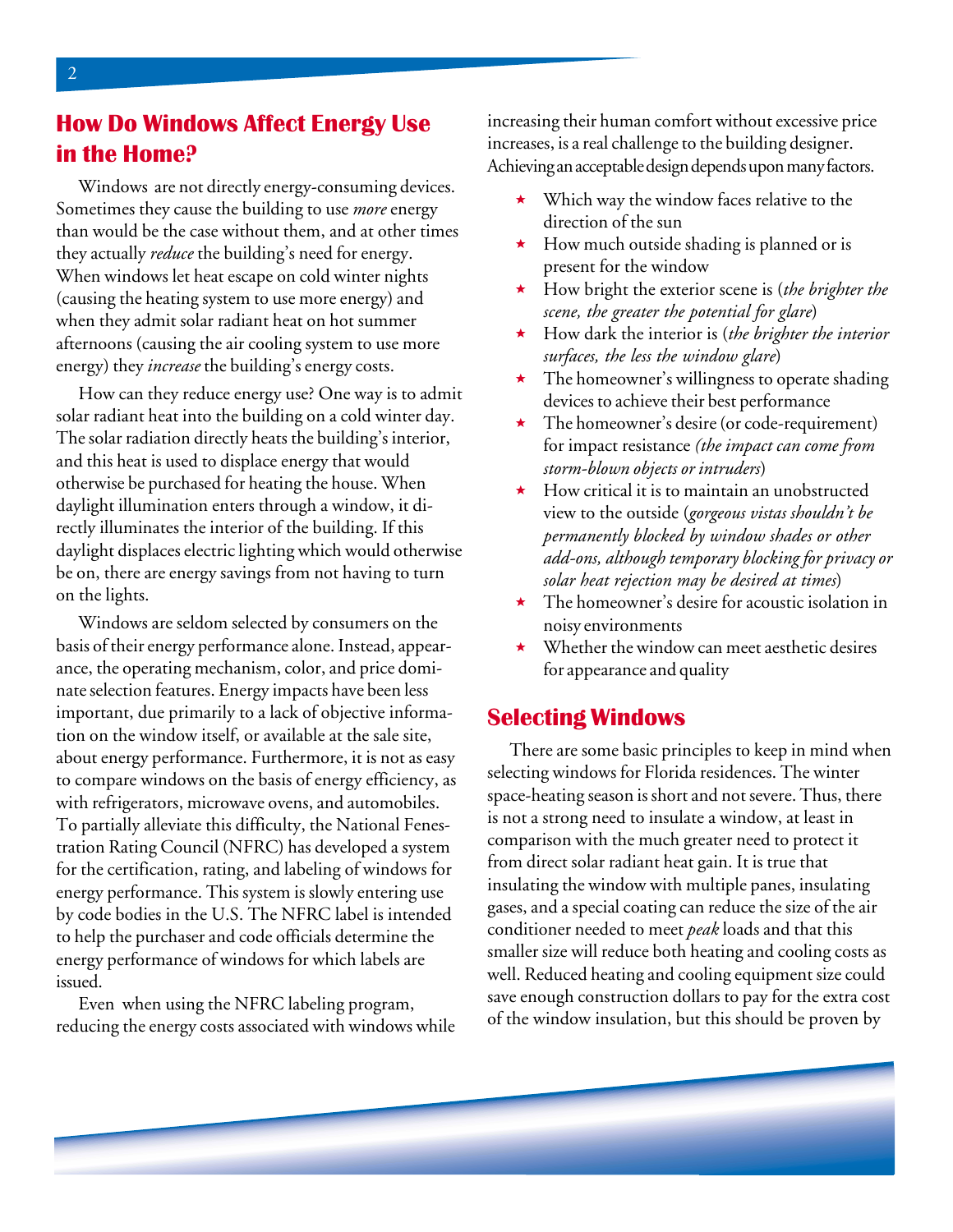calculations before it is accepted as truth. (Computer tools are available, such as the program RESFEN, for making these calculations. See the web sites mentioned at the end of this publication for more information about such programs.)

For retrofit applications — replacing windows in an existing building — there is seldom the chance to save dollars on the air conditioner, unless it happens that the homeowner needs to replace the air conditioner at the same time that the windows are replaced.

If the homeowner decides to install insulated windows — for whatever dominant reason — a few extra comfort benefits can be expected too. There will be less transfer of sound through the window, an advantage in urban settings with frequent road or aircraft noise, but a possible disadvantage for rural sites where the occupant might enjoy hearing better the sound of the wind or the chirping of birds. Insulated windows have less tendency toward condensation and the resultant growth of mold and mildew. On the infrequent cold Florida winter nights and excessively hot summer afternoons, an insulated window will be more comfortable to sit near.



In trying to prevent unwanted solar radiant heat gain during summer months, it is important to realize that the sun rises north of east and sets north of west during these

months *(as shown in Fig. 1).* It rises due east and sets due west only on the equinoxes, near the 21<sup>st</sup> of March and September. Thus, whenever possible, it is best to minimize window exposures toward the east and northeast and toward the west and northwest. This can be accomplished by the design and orientation of the building and by shading the window, as discussed below.

#### **Shading Strategies**

It is far better, for heat gain prevention, to block the sunlight *before* it reaches the window, thereby dissipating the absorbed heat outside where it can be carried away by air currents. This means that simple shade trees and other exterior shading methods can be very effective, both in saving air cooling energy and in blocking the strong glare which direct sunlight can produce if allowed inside.

If the owner and building designer cannot avoid windows facing east or west, then the use of *exterior* operable shading devices should be considered to protect the windows from the sun. In this case, shades can be pulled down to reduce solar radiant heat gain along with its glare and higher energy costs. They can be opened when the sun is not shining directly on the window, to provide both good exterior views and interior daylight illumination. A variety of exterior shading devices is illustrated in Fig. 3 *(page 4)*.

Note that in winter, the sun rises south of due east

and sets south of due west (Fig. 2). Advantage can be taken of this fact by putting exterior *vertical* shades on eastand west-facing windows (Fig. 4, *page 4*). Properly



designed, vertical protruding shades on one side of the window can allow sunlight to enter from the southeast to east through east-facing windows in winter, and from the southwest to west through west-facing ones, while blocking the sun at other seasons of the year. With this strategy of putting a "wing wall" on the window (along with a properly sized roof overhang), the worst of the solar gain conditions could be avoided, while still providing a view and daylight illumination without the need to operate exterior shades. With Florida's warm winter climate, admission of any direct solar gain, even in winter, may not be desirable for everyone, so other shading strategies should also be considered.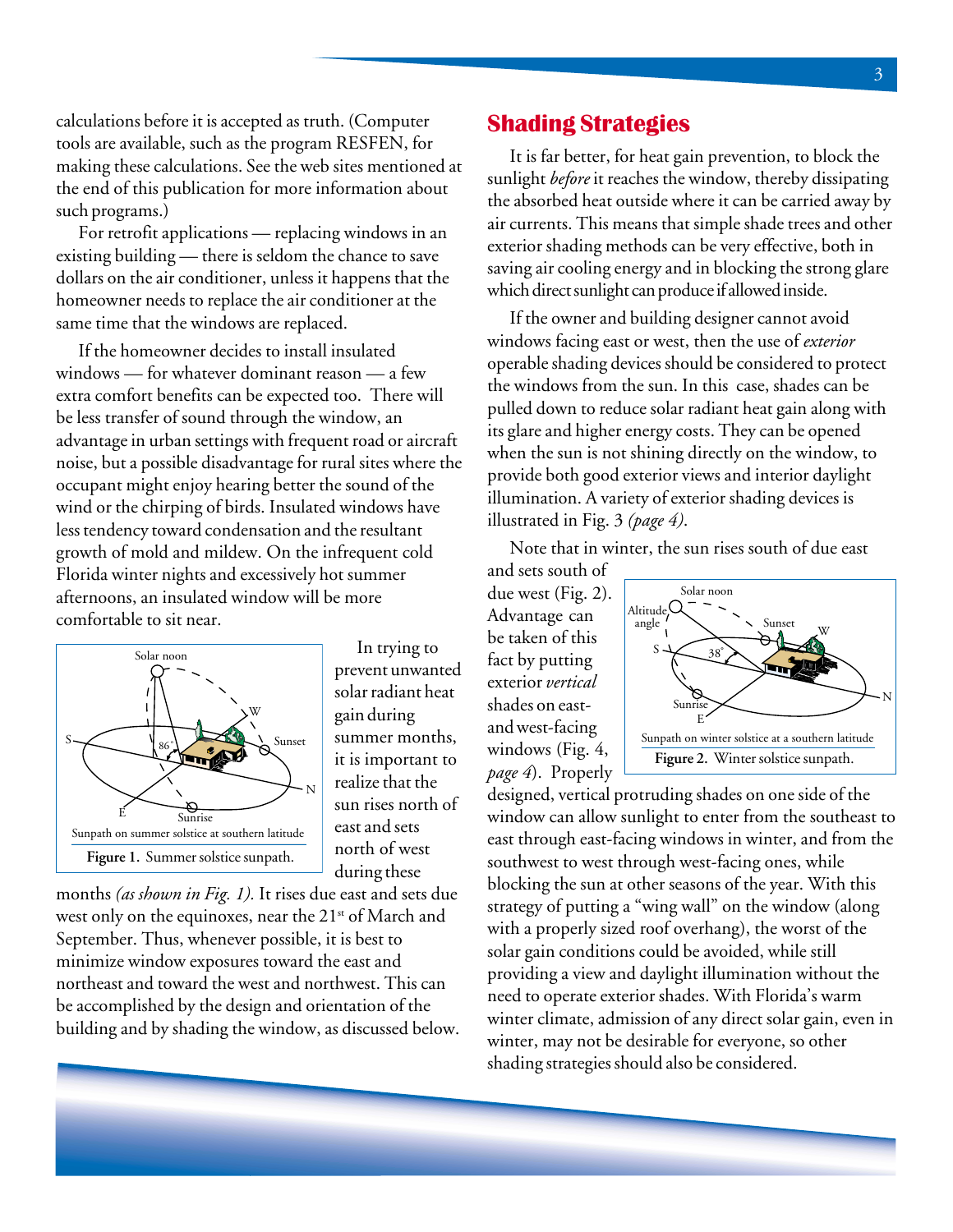If exterior shades are not wanted, consider the use of white or otherwise highly reflecting *interior* shades. For best performance, they should be operable. When they are closed, they can reflect solar radiation back through the window to the outside. They can be drawn closed when the sun is strong and not wanted, and then opened when the sun is not shining on the glass or when access to a good view and daylight is desired.



the form of "wing walls."



Figure 3. A variety of exterior shading devices is available to block the sun before it reaches the glass.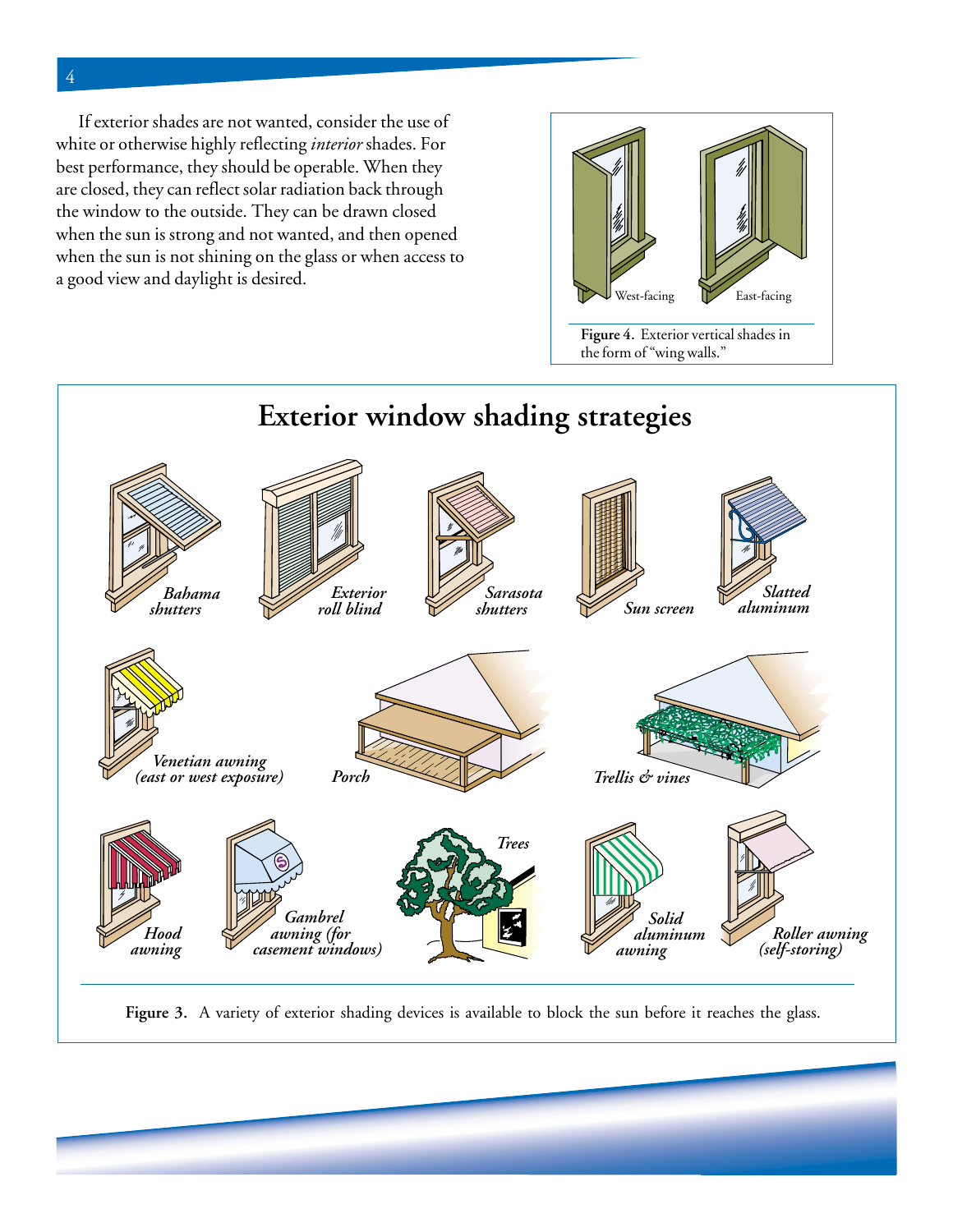#### **Specialized Window Options**

If the use of exterior and interior shades is

unacceptable, there are other options that can be selected in the window *itself* to reduce (though not necessarily eliminate) solar gain effects. These options can be effective even if interior shades are installed too.

One way is to choose a "spectrally selective" glazing system for the window, using specially tinted glass or coated glass that blocks much of the solar gain without adversely affecting the view through the window. To understand this option requires some knowledge of the solar spectrum.

An early experiment in optics (Sir Isaac Newton, about 1723), diagramed in Fig. 5 revealed that white light is composed of a rainbow of colors, spanning what is called the "visible portion of the solar spectrum." The complete solar spectrum is plotted in Fig. 6 , showing that the visible portion contains less than half the energy of the total solar spectrum. All of the solar spectrum produces heat when absorbed by interior surfaces, but only the fairly narrow visible portion produces the sensation of vision. The rest is *invisible*



the visible spectrum.

radiation. This includes what are called *infrared* and *ultraviolet* radiation. Neither of these wavelength bands contribute to vision and cannot be called light.

The visible transmittance of glass is simply the fraction of incident light transmitted by the glass to the interior. It has the symbol  $VT$  (or  $T_{\scriptscriptstyle \ell}$ ) in window product literature and is a number ranging from 0% to 100% (or 0 to 1.0 in fractional terms). "Spectral selectivity" denotes the ability of glass (or its coating) to transmit radiation in a tailored way over the spectrum. In this document, the principal applications of spectral selectivity are two: the transmittance might be high over the whole solar spectrum but low outside this region, or it might be high over just the visible spectrum and low everywhere else.



Figure 6. Comparison of the solar spectrum to the human eye color sensitivity.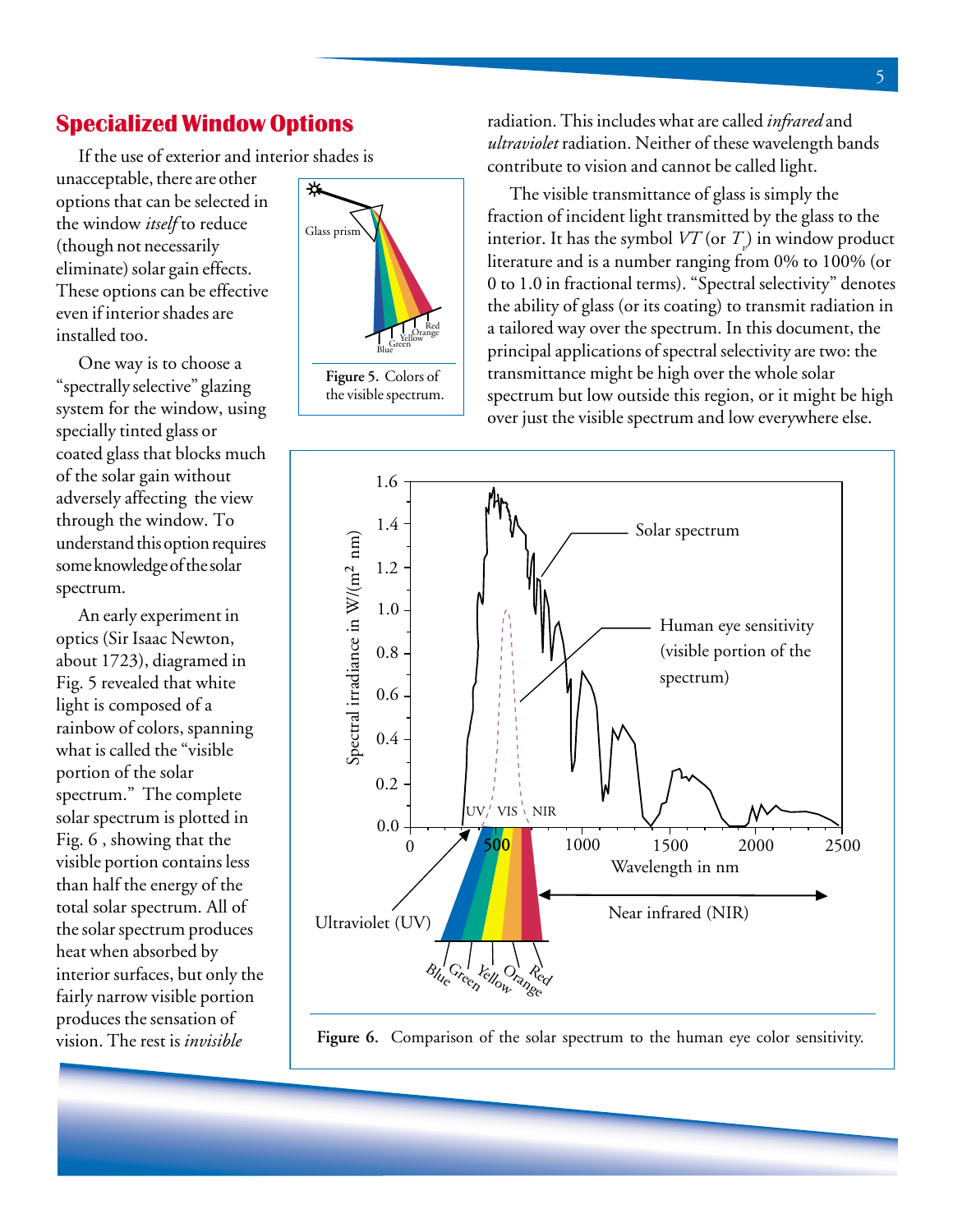The total energy spectrum extends well beyond the solar spectrum limits, and all warm objects radiate some energy outside the solar spectrum. A special kind of glass coating called *low-emittance* or "low-e" was developed for cold climates, to exploit the difference between the wavelengths of incident solar radiation and those much longer wavelengths of radiation emitted by warm interior objects, as shown by the blue boundary in Fig. 7.

#### **Cold-Climate Window Coatings**

The transmittance of low-e coated glass is high over the solar spectrum to capture the maximum solar heat possible, but low (with high reflectance) "beyond the upper limit" of the solar spectrum, shown in Fig. 6 *(page 5)*. In a cold climate, radiation from the warm inner pane of a two-pane window to the colder outer

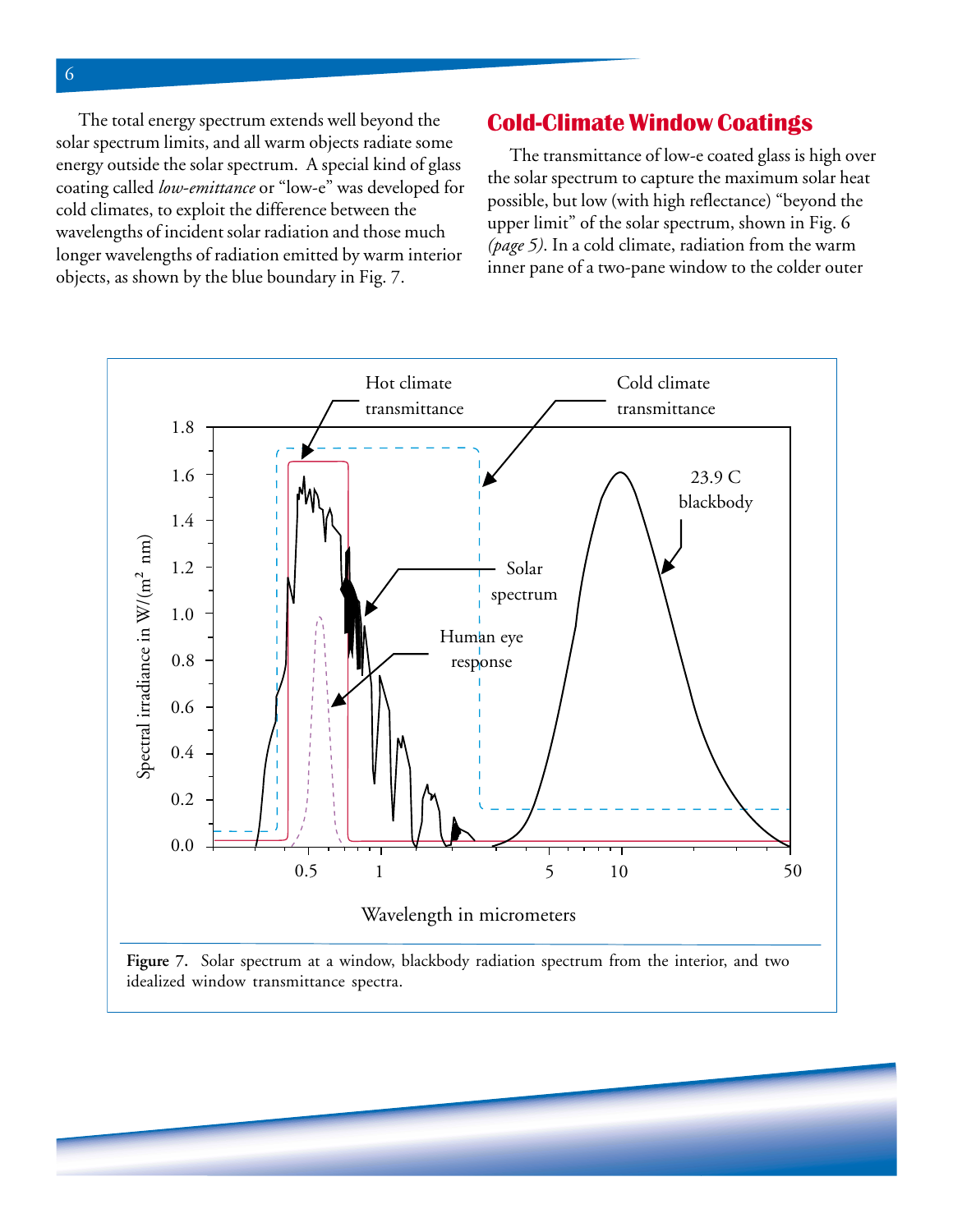pane has wavelengths much greater than those of the solar spectrum. The laws of physics tell us that this longwavelength infrared radiation propagates between the glazings in both directions, but that the net energy flow is from the warm inner glazing across the gas space to the cold outer pane, where it is absorbed by the bare glass and then *re-emitted* to the outdoors, causing a loss of the building's interior heat.

The low-e coating was originally developed to stop this wintertime heat loss. The coating's physical properties allow this in either of two different configurations, emissive or reflective (see Fig. 8, a and b. A warm inner pane with a low-e coating (8a) is a poor emitter of longwave radiation to the cold outer pane, and thence to the cold outside air, thus trapping this radiant heat indoors.

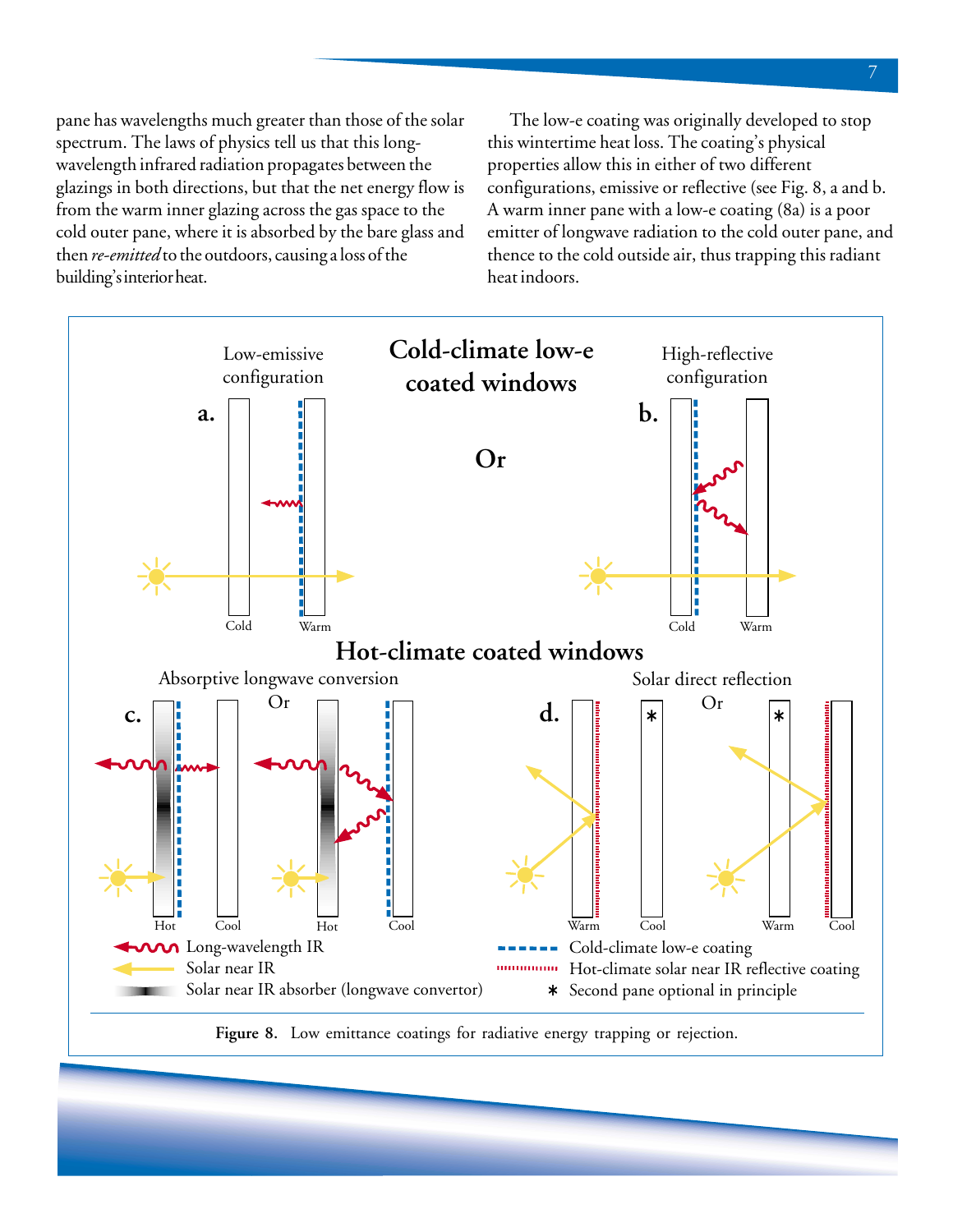infrared" (NIR) radiation that extends from the edge of the visible portion of the spectrum to the end of the solar spectrum. This same energy trapping function is retained if the manufacturer places the low-e coating on the *outer* pane, facing inward (8b), even though that glass is colder than the inner one. The explanation here depends on the high longwave *reflectance* associated with a typical low-e coating. The longwave radiation reflects back toward the warmer glass. A common name for this longwave radiation is "far infrared" (FIR) radiation, because its wavelengths are far from the visible spectral region, farther than the "near

Windows with conventional, cold-climate low-e coatings effectively trap radiant heat inside the building, making it warmer than it otherwise would be without the coating, and reducing the need for supplemental heating. This works great for cold northern climates, but not in sunny Florida! We might call the conventional low-e coating a "northern low-e" one, or more accurately a "cold-climate low-e coating" (to include our southern hemisphere neighbors in this discussion, where southern latitudes are the colder ones). Another name for this coating is "high solar gain low-e."

In summary, typical cold-climate low-e coatings emit poorly and reflect well in the far infrared region of the spectrum; their reflectance is made to change from high to low between the solar spectrum and the FIR, admitting solar radiation to warm the interior while trapping radiant heat inside.

#### **Hot Climate Glazing Systems**

The low-emittance principle can also be applied to a "hot-climate glazing system." (The "system" in this case combines a specific glass, plus coatings.) The newer glazing system has been developed to meet the needs of Floridians and others living in hot climates (who, on an annualized basis, want to *exclude* solar energy, not trap it inside).

Ideal hot - and cold - climate spectral transmittances are contrasted in Fig. 7 *(page 6)*. Crucial to the difference between them is the choice of the exact wavelength at which the transmittance departs from its "low" value at longer wavelengths (to "high" at shorter ones). This illustrates an application of the general spectral selectivity principle. The end effect is to reduce the transmittance of near infrared radiation, lowering solar gain, but without a loss of visible transmittance.

The hot-climate transmittance is high *only* over the visible portion of the solar spectrum. The remaining infrared radiation, which makes up over half the total solar radiation, is blocked from entering the building.

The terminology in this case is "hot climate glazing system with low-e coating(s)." Another generic term used for this class of glazing system is "low solar gain low-e," but this terminology can be misleading because the "low-e" quality extends over different spectral regions in the two different low-e coating types, as described in the following two sections.

#### **Spectral Selection by Absorption**

One way of achieving hot-climate solar NIR rejection is by spectrally selective *absorption*, as illustrated in Fig. 8c. An uncoated sheet of glass is selected that has high absorptance over the near infrared portion of the solar spectrum but good transmittance over the visible portion. As a result, such glass will absorb much of the solar NIR radiation and heat up. But being spectrally selective, much more solar energy is absorbed outside the visible spectrum than inside it.

In order to protect the interior of the building from the heat conducted and convected away from this hot glass, a second pane must be added on the interior side, with an insulating gap in between. The result is a double- pane insulated glazing unit (IGU) with a spectrally selective absorber for the outer pane. It helps if a cold-climate low-e coating is added to the outer pane's inner surface. The reason for this apparent paradox of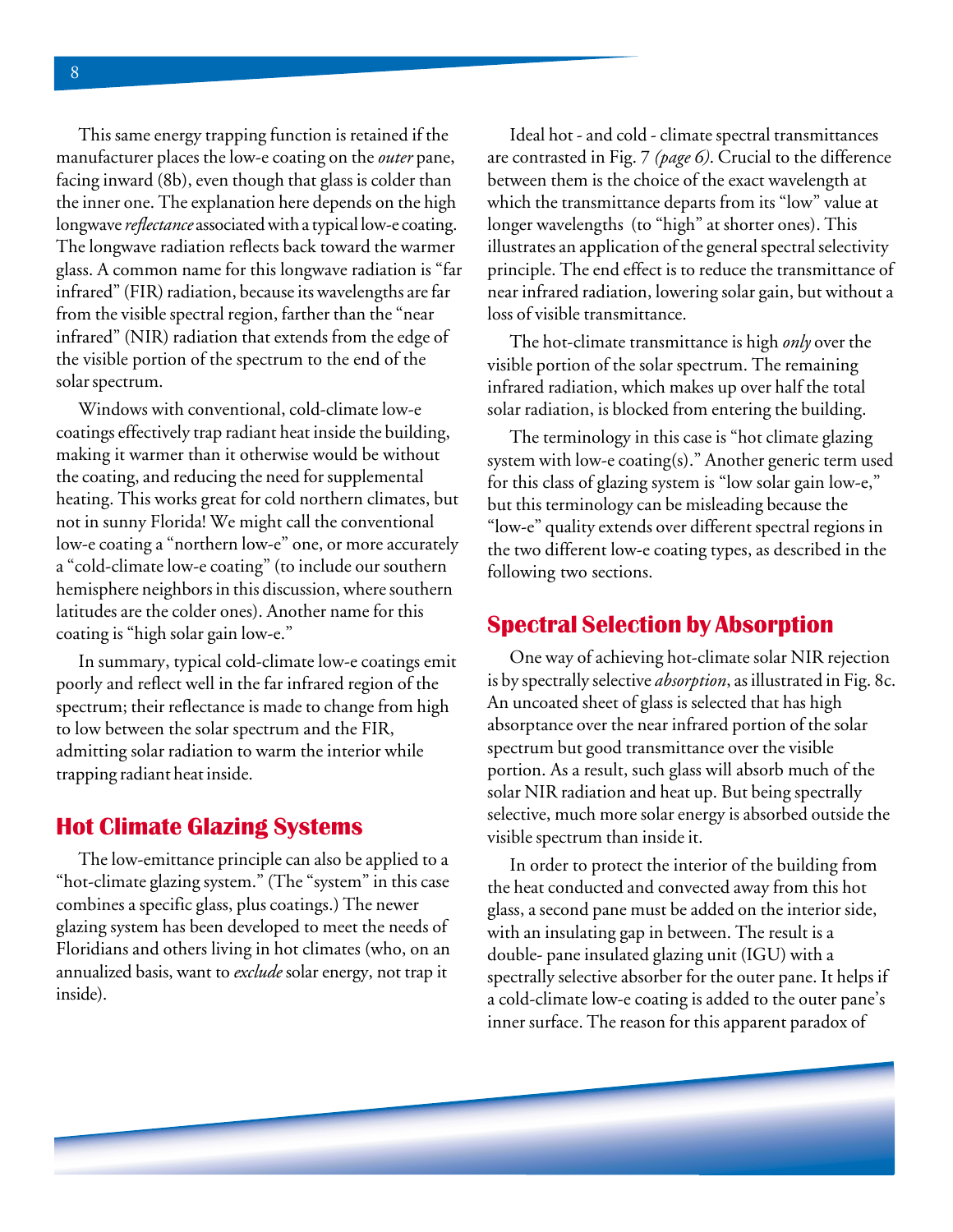mixing cold- and hot-climate techniques is to reduce the infrared re-radiation from the hot outer glass to the cooler inner one. The result of this combination (Fig. 8c) is *just the opposite* of that for the cold-climate low-e coating; it is not to *trap* heat inside the building but to protect the inner pane of glass from the heat of the outer one, thus keeping solar heat out of the building. If an insulating gas is also used between the panes, the system works even better. This arrangement offers a good way of achieving a high overall spectral selectivity for hot climates.

In two-pane glazing systems, the four glass surfaces are conventionally numbered from the outside in. Thus, the coating can be placed on either surface 2 or surface 3 as shown in Fig. 8c. (Note that if this absorbing type of hot-climate glazing system is flipped over, with the inside now facing the outside, the result is a good window for a cold climate. For more information about this clever window design, see the sidebar on flip windows (page 12).

## **Spectral Selection by Direct Solar Reflection**

There is a second basic way of rejecting the solar NIR radiation — by working directly on this radiation without converting it to heat first. In this approach, the rejection is achieved by a new type of coating rather than by absorption in the glass. This coating is made to have a high reflectance over the solar



**Figure 9**. A window with spectrally selective optical properties for hot climates reflects the NIR component of incident solar radiation while admitting visible radiation.

near IR. The transmittance of this coating is high over the visible portion of the spectrum for good view and daylight admission, but low over the NIR to reduce solar heating of the interior. See Fig. 9.

### **Soft Coatings**

The best-performing of the hot-climate coatings is made with a process that results in the coatings being relatively soft. In consequence, they cannot be placed on the outside of the window glass — exposed to rain and weather — nor on the inside of the uncovered glass, since washing the windows could damage them. As a result, these highly spectrally selective soft coatings are put inside a two-pane sealed glazing unit, to protect them from damage. The added insulation of the permanently trapped gas in the gap has other benefits as well. These benefits are described subsequently, as are the liabilities.

### **Hard Coatings**

Some manufacturers sell tougher coatings (now typically manufactured by a lower-cost *pyrolytic* process), but their spectral performance is generally not quite as good as that of the softer coatings. With just a little sacrifice on the energy performance, however, choosing a single-pane window with a hard coating is a good option in the Florida climate. Single pane windows are not as costly as double pane ones. As the technology of making these coatings advances, so too will their energy performance, causing them in many ways to approach the ideal.

If one of these hard coatings is used, then the second pane becomes functionally optional — it is not required for this principle to work. But because present-day hard coatings have far from ideal NIR reflection characteristics, the glass under them gets somewhat hot and a second clear pane is still added to isolate this heat from the interior and its occupants.

### **Coating Terminology**

The term "low-e" clearly needs qualification, especially when its hot-climate applications are added. For the coldclimate version, it is only required that the coating's emittance be low (Fig. 8a), or equivalently, its reflectance high (Fig. 8b), over the far infrared portion of the

**Terminology** *- continued on page 15*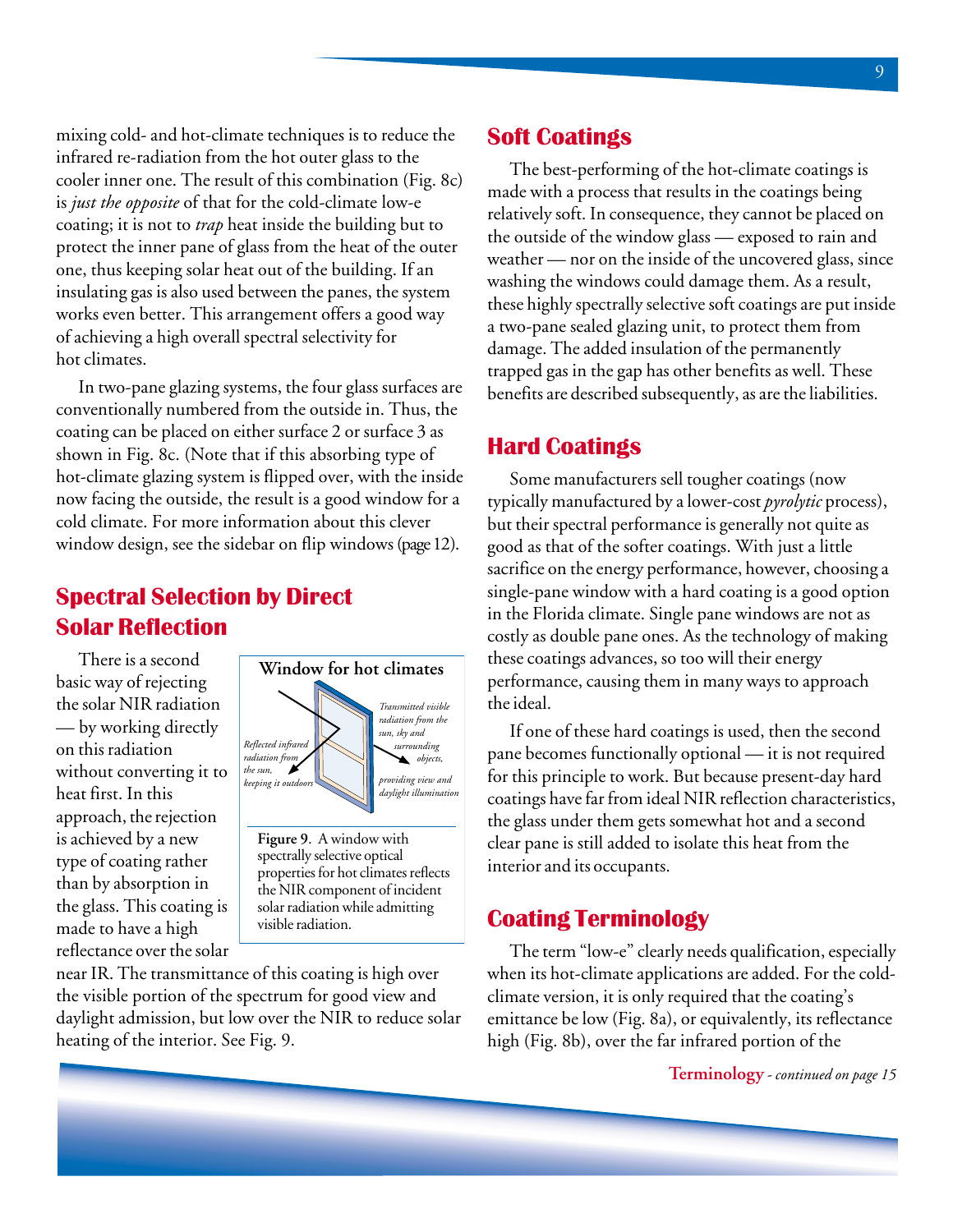#### **Cost Incentives**

One can expect to pay more for an energy efficient window or shading system. The extra initial cost will be offset by savings on the monthly energy bill. After-thefact window upgrades always entail a price premium. The payback time is the time it takes for these savings to equal or exceed the extra cost of the better windows. (Dividing the initial cost by the annual dollar savings yields the simple, as opposed to discounted, payback time in years.) Payback times of only a few years can be very compelling to a homeowner, especially when it is pointed out that the window lasts, and continues to save money, for many more years into the future. One can even get special mortgages for energy-efficient homes and special home improvement loans for energy efficient replacement windows.

Other incentives are available from time to time. Sometimes electric utility companies offer financial or other incentives for selecting energy-efficient windows. Whatever discounts, subsidies, or rebates are available, the total net cost to the homeowner, including installation costs, should be divided by the anticipated monthly energy savings when computing payback time. More sophisticated measures of life-cycle costs are available, but a good simple payback time is likely to be reflected as also favorable when other, more accurate, life-cycle costs are calculated.

As mentioned, better windows and shades can make it possible to install a smaller air conditioner (A/C). In this case, some or all of the extra cost of the better window can be offset by the reduced air conditioner cost. There are cases where the reduced A/C cost more than pays for the extra window costs, making the payback time zero. The window has paid for itself the instant it is installed in such cases, and all future energy savings are completely free of cost.

The homeowner pays energy bills monthly. During times of peak electrical demand, such as during a nighttime winter cold front or on a very hot summer afternoon, the homeowner pays the same rate per

kilowatt hour of electricity as at other times. It costs the electric utility more, however, to produce peak load power. Some utilities provide incentives to homeowners for installing devices or using strategies that reduce their peak electrical demand. For windows, this usually means insulated windows that also limit solar gain. The energy economics of windows, therefore, is not easily determined by the homeowner alone. Some assistance in determining window costs and savings is provided on the Efficient Windows Collaborative web site listed at the end of this publication. After-the-fact window upgrades always entail a price premium.

Peak load is a relative term. It does not occur uniformly for all members within a power sharing community. Your domestic peak load may not coincide with your community's peak load, especially in mixed residential/commercial regions. Air conditioner sizing is relative too. It need not amount to the same heat pumping requirement from identically built houses. Air conditioner sizing depends on your lifestyle.

Only the utility itself experiences the aggregate peak demand of the local area. (Minor peaks may appear in addition to the major one.) During Florida's relatively few winter cold snaps, efficient hot climate windows slightly worsen the daytime peak load to the utility by admitting less radiant solar heat to warm the interior.

#### **Other Selection Factors**

Energy costs are not the whole story, since a window provides far more than just energy control. The valuable assets of better visual and thermal comfort, aesthetic design, natural daylight, and acoustic isolation are often more important to the homeowner than just a window's energy costs. These features, not easily given dollar values, are difficult to combine with a window's cost accounting in the decision-making process. The homeowner knows their value, however, and may even be able to assign a personal monetary value to them. Though most Florida homeowners are very conscious of initial price, they can often be persuaded to pay the extra cost of a better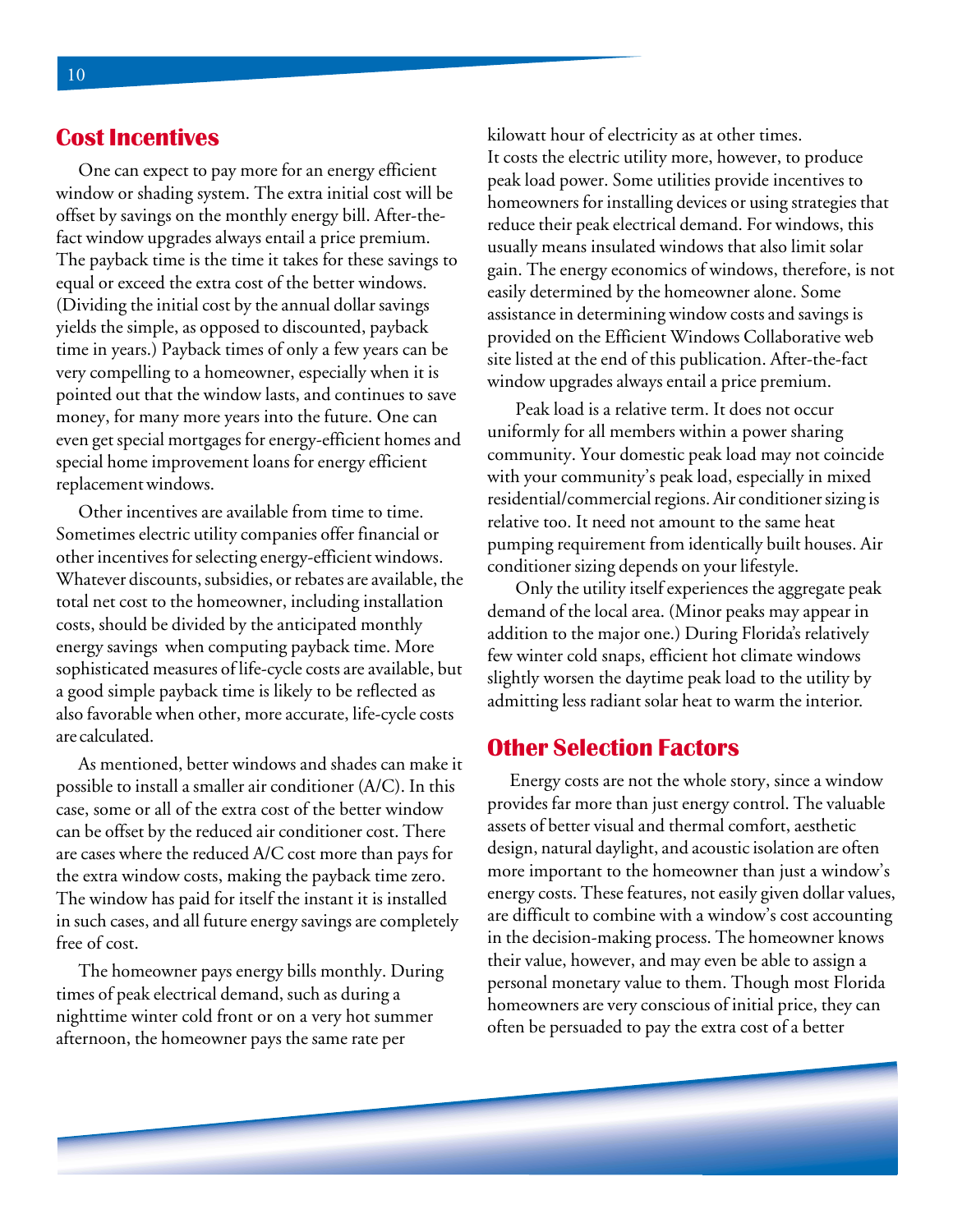window when it combines lowered energy bills along with the other less tangible assets. Fortunately, most comfort and aesthetic features of a window are compatible with good energy conservation as well.

It is important to realize that a window can be expected to last many years. Future energy prices cannot be predicted with clarity, though few believe they will drop. An investment today in energy efficient windows can be a valuable hedge against energy price inflation, sheltering the homeowner against future price increases. Installing better windows can be thought of as a form of insurance. They protect us from future economic fluctuations that might make a home much more expensive to operate.

Providing the homeowner with an energy-efficient window that also lowers the electric load of the home during peak hours benefits everyone. The window seller benefits through the higher profits generated by selling more expensive windows. The homeowner benefits through lowered electric bills. The utility benefits through lowered peak loads. Society benefits through reduced air pollution emissions at the power plant and from the resulting cleaner air for all of us.

#### **Window Performance Indices**

The solar heat transmittance of a window is measured by the *solar heat gain coefficient*, or *SHGC*. This is the fraction of incident solar radiation that enters the building as heat gain by all mechanisms. Also, the fraction of sunlight, skylight, and reflected daylight incident on a window that enters as light is measured by the *visible transmittance*. Hot-climate glazing systems are normally are intended to make the window pane high in *VT* while low in *SHGC.* The ratio of these two performance indicators is called the *light-to-solar-gain* ratio, or *LSG*

$$
LSG = \frac{VT}{SHGC}.
$$

In general, the higher the *LSG,* the better the hotclimate performance, with the emphasis being on lowering the SHGC value. *LSG* numbers greater than 1.0 should be chosen, and those exceeding 1.5 offer the best protection from the heating rays of the sun while still providing good views of the outdoors and letting in plenty of daylight.

The *LSG* value is seldom published by manufacturers, nor does it appear directly on window energy labels. To calculate it, divide the visible transmittance of the glazing plus frame by its solar heat gain coefficient — two characteristics specified by the NFRC that *are* published by reputable window manufacturers.

If a window manufacturer does not publish *SHGC* values, but instead the older *shading coefficient*, *SC*, the results usually will be little different if *SHGC* is replaced by *SC* in the above formula. There is a *caution* in this, however. The NFRC values for both the *VT* and the *SHGC* apply to the whole window, including opaque framing elements. It is an area-weighted sum of the transmittances of all parts of the window, including glass, opaque frame, and semi-opaque parts. Thus, the visible transmittance value used in calculating the *LSG* above should be the NFRC standard one (for the whole window). When using *SC* in the denominator of the *LSG* equation, however, the numerator should contain the visible transmittance of the glass only.

High-*LSG* glass provides the best energy and comfort performance in Florida buildings. The extra cost for such glass can often be offset by smaller air conditioners (reduced peak load) and lower monthly electric bills (reduced average energy use). Since high-*LSG* glass is most often offered only in double pane models, the extra benefits of double pane windows are a bonus.

The solar gain could always be reduced still further by lowering *VT*, while keeping *LSG* the same. This should not be overdone. A *VT* below about 0.3 to 0.35 would look somewhat extreme.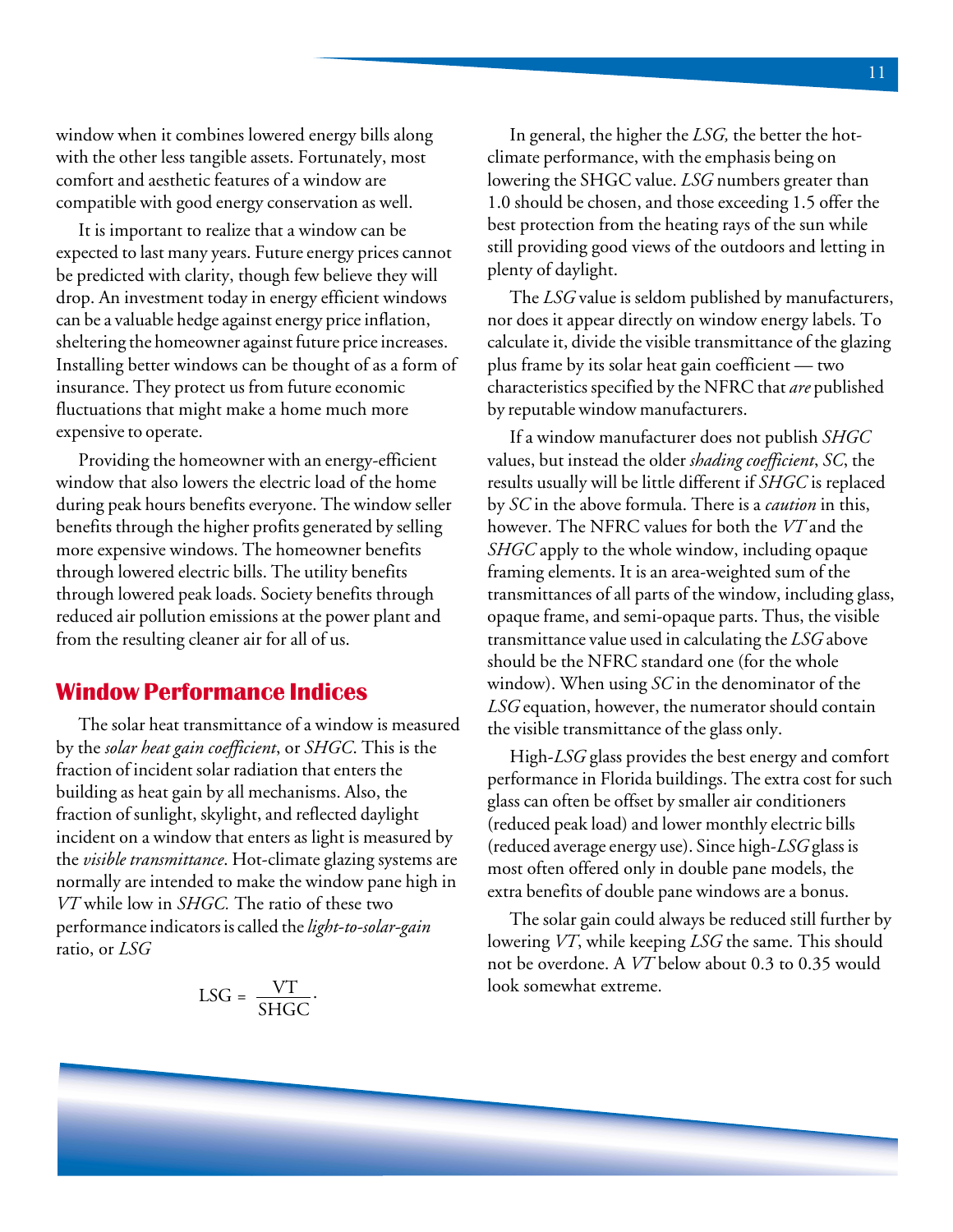## **Flip Windows for Improved** Winter Performance

The double pane absorptive glazing system for hot climates has a useful feature for regions with pronounced seasonal swings in climate: if the positions of the two glass panes are flipped over from their summertime positions during the cold winter, the system converts to a solar radiant heater. In the cold-day position, solar radiation passes through the clear outer pane and is absorbed by the inner one, which heats up and dumps most of its heat to the interior, warming the building. The low-e coating on the inner pane now reduces the radiation of heat from this hot inner pane to the cold outer one, trapping the heat inside. Flipping it back over makes it a hot-climate glazing system since the solar heat is now absorbed in the outer pane of glass which is insulated from the interior of the building. (The glazing serves as either a hot- or a cold-climate system depending on its orientation.) A measure of performance for a flip window is the *asymmetry index,* the ratio of the winter and summer SHGC's

$$
J = \frac{\text{SHGC}_{w}}{\text{SHGC}_{s}}.
$$

"Flip windows" are manufactured and sold in several areas, including Europe, mainly to aid in cleaning the outside of a window from the inside, especially useful in high-rise apartments. Such a flippable window, equipped with a hot-climate glazing system based on spectrally selective absorption in one of the two panes, can save energy in both hot or cold seasons. The subtropical Florida peninsula does not experience true extremes in summer/winter climates, but the worldwide application for flip windows is substantial. *J*-values of 2.3 have been achieved.

#### Weather Damage Protection

Damage from hurricanes and other severe weather has led some Florida counties to require impact-resistant windows. The new Florida unified statewide building code requires impact resistant fenestrations in counties having highest susceptibility to damage.

One way of achieving this goal is to use laminated glass panes. Such panes consist of two sheets of glass stuck together with a layer of polyvinyl butyral. At least one manufacturer offers such a glazing system with a spectrally selective (not a conventional low-e) hot-climate coating sandwiched in the middle of the laminated glass. Other manufacturers are expected to follow with similar or alternate means of reducing the SHGC (without overly reducing the VT). In addition to the damage protection provided, this is an excellent way to achieve some of the benefits of a spectrally selective coating without having to resort to full double-pane windows just for solar gain control.

The other accepted way to meet the damage protection requirements of the building code is with exterior shades and shutters that can be drawn or rolled tightly over the window, protecting it in times of severe weather. This option has the benefits for energy conservation detailed previously for shading devices.

Since *some* form of damage protection is required in much of Florida, alert homeowners will compare the relative costs of damage-resistant glazing versus attached exterior shades or shutters. This comparison, to be complete, should include the price of reduced air conditioner installation and the annual saved energy costs for the two as well.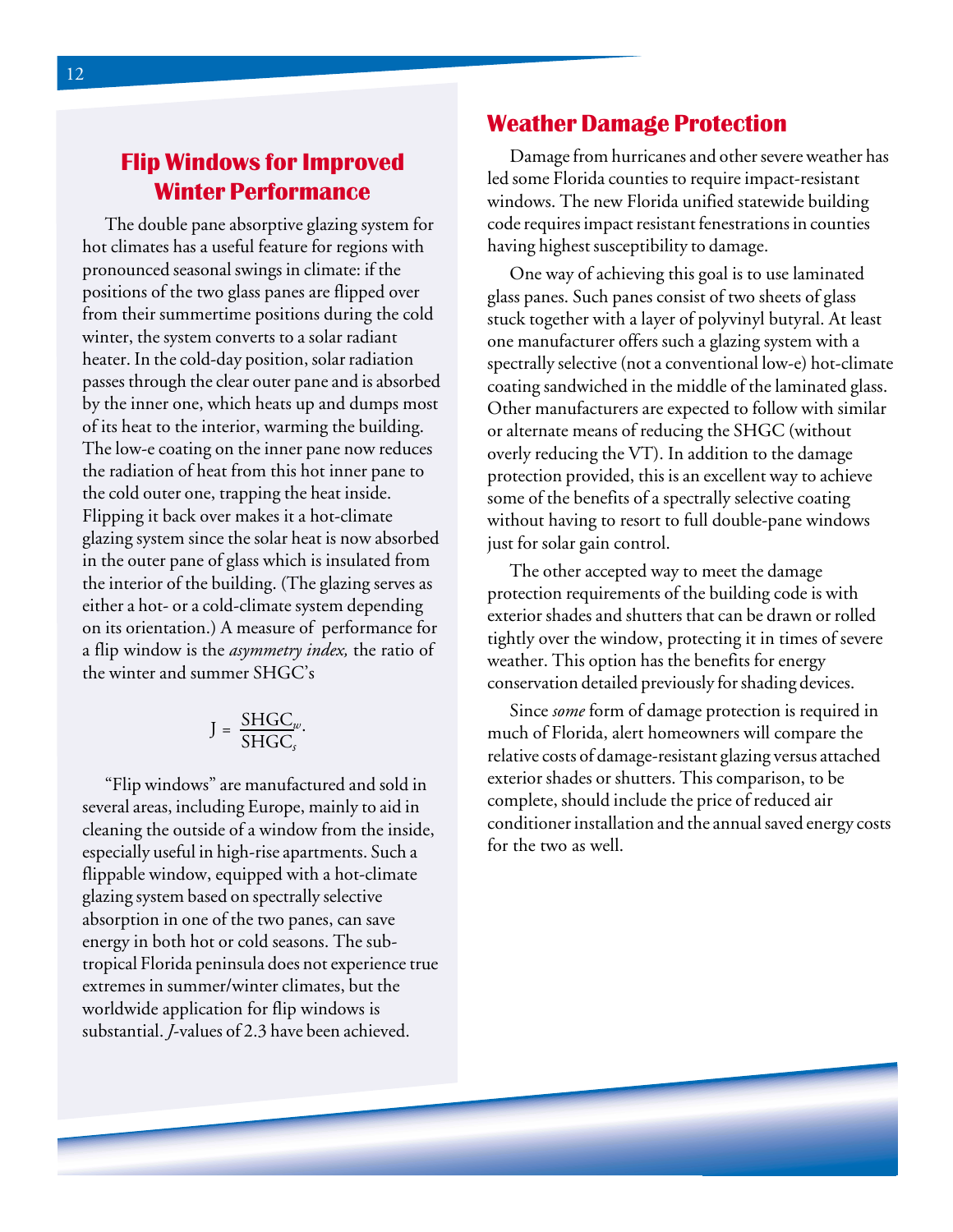#### **More on Shades**

No matter how good the window, if it faces east or west and is not adequately shaded, it can produce serious glare, peak A/C loads, and localized over-heating problems inside the building. The localized over-heating can make the areas affected very uncomfortable for residents. These are the reasons that the use of shading devices was discussed so extensively at the beginning of this Energy Guide.

As described previously, exterior shades are more effective than interior ones. Shades located on the room side of the window heat up when the sun shines on them, even if they reflect *some* of the incident sunshine back out through the window. In consequence, they can still admit a lot of heat into the building, making the room less comfortable and causing the air conditioner to work harder. Shades located outside, however, release nearly all of the solar heat absorbed by them to the surrounding air and outside objects. For this reason, it is much more effective to block incident solar heat *before* it reaches the window.

Interior shades are most effective if they have high reflectivity over the whole solar spectrum on the outward-facing side. This means that the outside appearance of such shades will be either bright white or shiny. The inward side can be just about any color, texture, and pattern wanted. If the outside appearance of the shade is mirror-like or excessively shiny, this can be an aesthetic problem to some people, so it is probably best to have a "duller," diffusely reflecting white shade.

Some shades offer a partially or fully trapped air space between the outward- and inward-facing sides, and should better keep the heat that is absorbed by the shade's outer surface away from the interior air. This reduces the load on the air conditioner and makes the shade more comfortable to sit near. (For best results with such shades, the edges should feather seal to the edges of the window, trapping the warm air between the shade and the window. In this case, the heat so trapped has a better chance of being conducted through the window to the outside.)

### **Window Orientation** and Shading

The windows chosen for a house should reflect the *individual* outdoor conditions in the directions they face. An exterior that is generally dark, for example, with reduced views of the sky and the sun, probably requires high visible transmittance glass to provide good view and to admit reflected daylight. Although a low SHGC is generally desirable, it is less important in this case due to the lesser solar radiation incident on the window.

If, on the other hand, the window looks out onto clear open sky and brightly reflecting surrounding objects, it is best to have a lower visible transmittance, and as low a *SHGC* as possible. (High-LSG glass is *not* the primary goal here.) Again, adding shades to the window can moderate this sky brightness, reducing the need for the low transmittance and low *SHGC* glass. Well-shaded windows probably do not benefit greatly from high-LSG glass, so the extra cost of this glazing feature can be avoided with such windows. When choosing *operable* shades, however, it is best to select high-*LSG* glass for protection during the times when occupants forget to, or choose not to, close the shades.

#### **Green Windows**

Many consumers seem willing to pay more for a product labeled "green." The achievement of a claim to environmental friendliness, as judged by an independent agency, can do wonders in the marketing of energyefficient windows.

The "green buildings" movement is based on a presumption that energy efficient buildings are good for the environment. Of course if the number of buildings increases more than their efficiency, the net impact on the environment is negative. On an hypothetical basis at least, it is clear that by saving energy, a building would be responsible for less air and water pollution at the power plant, less depletion of fossil fuels and its attendant consequences (or reduced adverse consequences of nuclear power production), and reduced emissions of certain gases.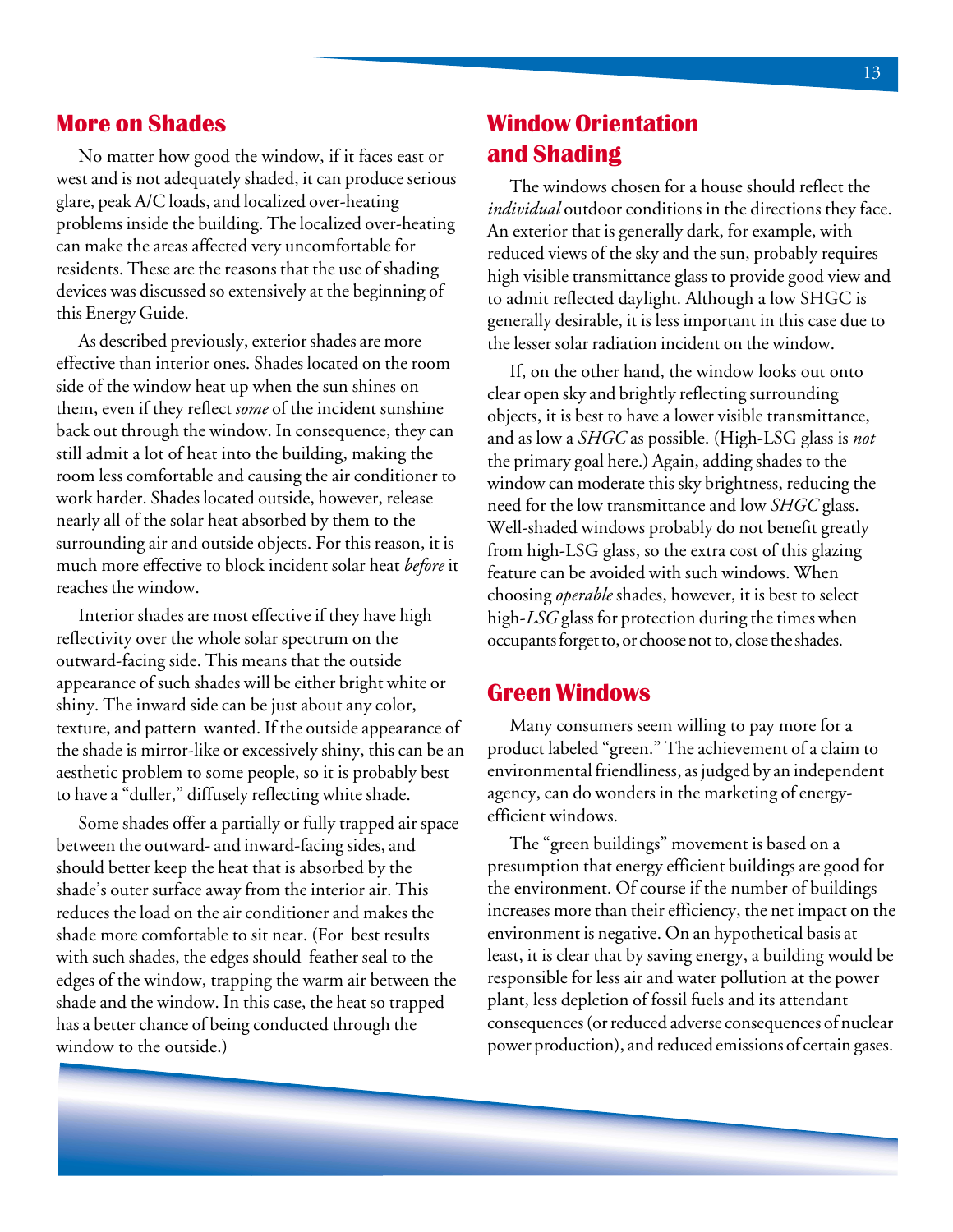The latter means smaller contributions to the inadvertent climate modification that has been linked to global warming. These benefits, therefore, would also accrue from any energy efficient windows present in a building.

Against these benefits must be balanced the extra energy and materials costs required to manufacture high performance windows. One way of viewing this environmental impact would be to claim that the extra environmental costs attributable to the manufacturing of energy-efficient windows are more than balanced by their environmental life-cycle savings.

Such arguments are prone to errors and misrepresentations, but are currently popular in today's culture. If you desire to market or promote energyefficient windows as "green," at least be mindful of the words of Chris Hayhurst, writing in "Look for the Label" in the May/June 2000 issue of *E MAGAZINE*.

"Still, don't just dash into the store and fall for every 'environmentally friendly' label you see. Not all claims of environmental or social good are legitimate. A general rule: If the label comes directly from the manufacturer or from a private trade association, proceed with caution. It may be a 'greenwashing,' unjustified environmental claims. On the other hand, if the label has been awarded by an independent, third-party program with no vested interest in the product itself, it's probably for real."

#### **Summary Recommendations**

In selecting windows for the Florida home, the first thing to consider is their orientation relative to the points of the compass. In new construction, this leads to a few simple recommendations.

- Minimize east and west exposures, which are difficult to shade early or late in the day.
- ★ Don't worry too much about north facing windows (the glazing recommendations below should be sufficient).
- Use a reasonably-sized roof overhang to protect south - facing windows and a modest one on the north side.

 Keep natural shading. Don't cut down shade trees prior to construction. Locate the residence to take free advantage of tree shading, especially from their upper canopies.

Experience has shown that the best exterior shade for east - or west - facing windows is a tall tree full with leaves. If it is some distance from the building, it will provide a nice scene to view when the sun is on the other side of the house. It will also block low sun early in the morning or late in the afternoon. Blocking the sun's rays before they reach the window is the most effective preventive strategy that can be used. Nature is the best landscape architect. (Deciduous trees are an effective shading device for south-facing windows in climatic zones with substantial winter/summer temperature differences. They provide good shade in summer but drop their leaves in winter to admit solar radiation into the dwelling. Deciduous trees are of less pronounced benefit for Florida, however, due to our mild winters and high summer sun angles: for south - facing windows, direct summer sun is easily blocked by roof overhangs.) For guidance on roof overhangs, see FSEC publication "Roof Overhangs and Solar Time," R. McCluney, FSEC-RM-5-80, (Supplement to "Sun Position in Florida," FSEC-DN-4-83, Rev. March, 1985.

If east - or west - facing windows cannot be avoided, either because the building already exists or because the best views are in those directions, then follow our graduated recommendations for protecting them, and the occupants, from the heat and glare effects of direct sun entry into the house. In these recommendations, tall exterior trees, separated from the house, were emphasized first; the remaining recommendations follow.

 The next best outdoor shade for east - or west - facing windows is a tall existing building, opaque fence, tall and densely foliated hedge row, or possibly an overhead trellis filled with green vines. Then comes the large variety of awnings and other exterior shades attached to the window, as shown in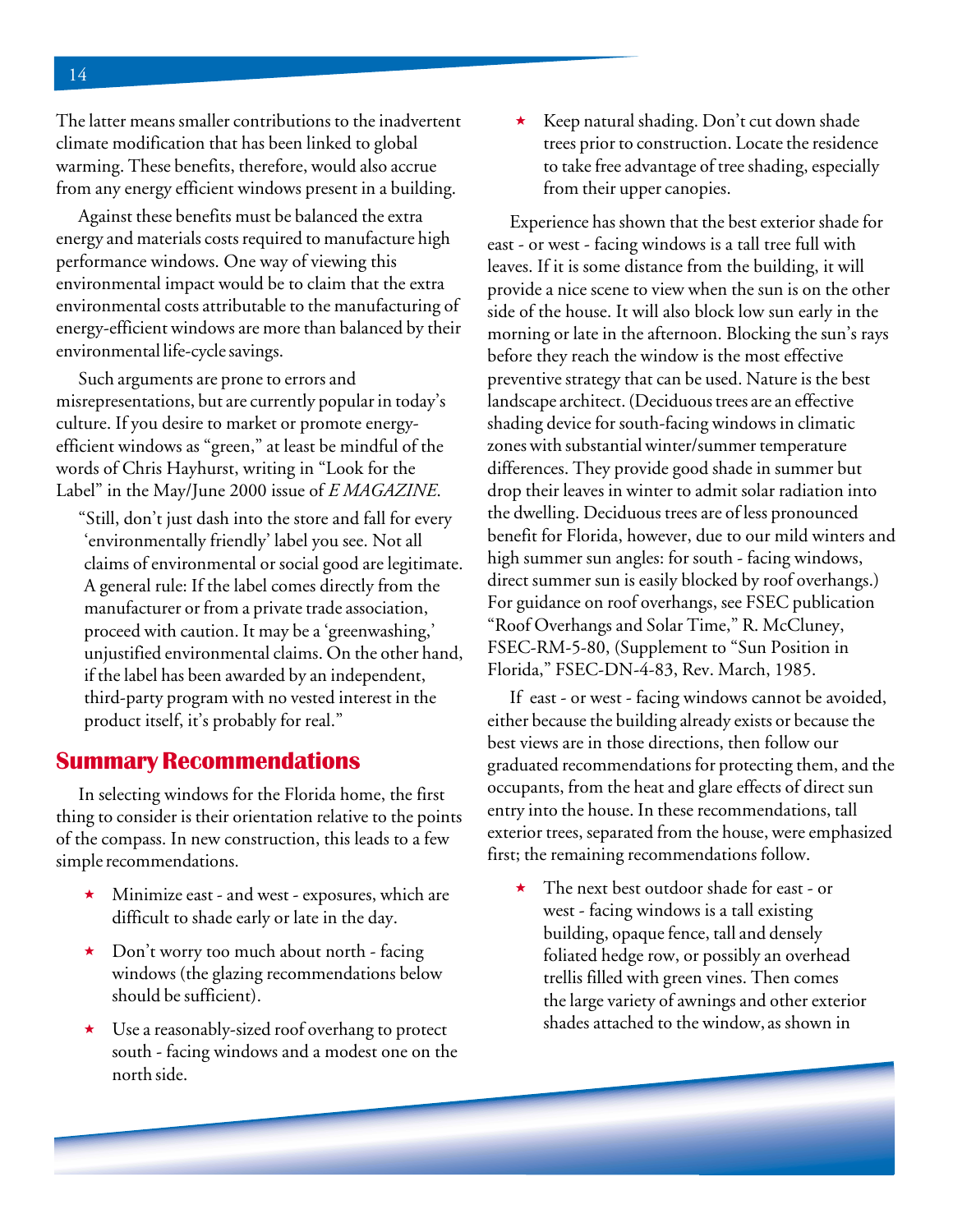Fig. 2. *If effective shading already exists for the windows, uninsulated windows with single pane clear glass can be purchased.* Exterior shades have the value that heat absorbed by them is carried away by the winds and radiation, and doesn't heat up the house as much as an interior one might do.

- The next best shade is a brightly-reflecting operable interior shade that can be closed to reflect unwanted solar heat and glare, and opened for good views and daylight access.
- The final choice to be made is the kind of glazing for the window. If moderate amounts of direct-beam sunlight can reach this glass during the hottest parts of the day, then high-LSG glass should be used in this window, preferably single pane, if such a product is available. If the high-LSG value chosen is only available in a soft-coat IGU, the homeowner will have no choice but to use an IGU. These double-pane insulated windows may be desired for other reasons, such as improved comfort on cold nights or hot days, to reduce the size and cost of the air conditioning system, for acoustic isolation, or to protect against possible future added costs from the utility company if clear, single-pane glass were used. (If the building was built before the new costs or other penalties for using uninsulated windows are imposed, the building may be "grand-fathered" in exempted from the new requirements.)
- Finally, note that although plastic, applied window films are a common retrofit choice for moderating glare and overheating problems on east - and west - facing windows, they are less effective than the previous recommendations. In order for them to block sufficient solar heat, they generally are quite dark, and have low visible transmittances. If they are

dark enough to provide effective shielding from the glare and heat of direct sunlight, they may be so dark when the sun is on the other side of the house that they badly degrade the view. Of course, window film manufacturers are continuously improving the films' spectrally selective performance, and window films applied to single pane clear glass can have LSG ratios a little greater than 1.0, but these latest products may not be widely promoted by retailers — possibly for reasons of cost.

If the homeowner is considering window film, it is important to realize that some window manufacturers void their warranties if window films are applied to their products. The main reason is that most window films accomplish their solar glare reduction by absorbing solar radiation inside the film, causing it to heat up. Some of the heat in the film will conduct to the glass on which it is applied, causing this glass to expand. If it expands enough, stresses can build up in the window and cause it to fail, most often through a shattering of the glass.

To see comparisons of some energy-savings for different window types in Miami, Tampa, and Jacksonville, visit the web site of the Efficient Windows Collaborative at http://www.efficientwindows.org. This site also offers a special fact sheet, "Selecting Efficient Windows for Homes in Florida," that can be downloaded and printed. Computer software for making such calculations is described at http://www.efficientwindows.org/software.html.

#### **Terminology** - *continued from page 9*

spectrum. The emittance can vary outside that particular range. Indiscriminate use of the term "low-e" can lead to misunderstanding because the exact lower wavelength at which the emittance departs from its "low" value, as the wavelength decreases, is crucial to the different cold/hot applications of the low-e principle. (Equivalently, in terms of the reflectance, for the hot-climate version the reflectance must be high over both the NIR and FIR regions.)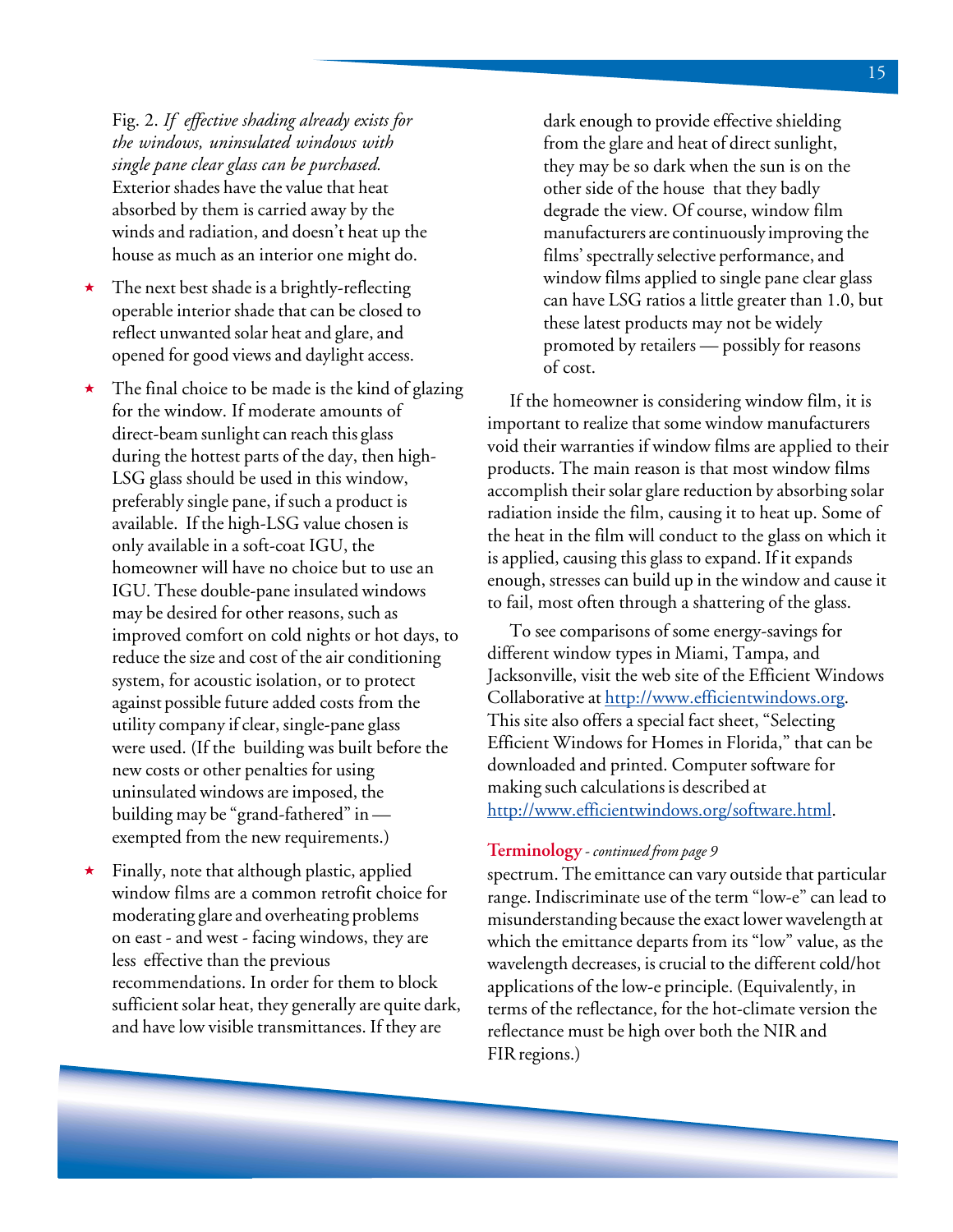### **For More Information**

"Choosing the Best Residential Window Options for the Florida Climate — Guide for Florida Homeowners," R. McCluney and P. Jindra, FSEC Energy Note: FSEC-PF-358-00 (to be published). Contact the Efficient Windows Collaborative, Alliance to Save Energy, 1200 18<sup>th</sup> St., N.W., Suite 900, Washington, DC 20036 (Phone: 202-857-0666) and visit the fenestrations web site of the Florida Solar Energy Center at http://www.fsec.ucf.edu/~fen/. This publication and others can be found there as well. The following somewhat more technical publications are available from the Florida Solar Energy Center Publications Office.

"Low-E and Other Coatings and Glass Tints for Window Glass," R. McCluney and P. Jindra, Florida Solar Energy Center Technical Note: (FSEC-PF-359-00) (to be published).

"Rebuilding for Efficiency: Improving the Energy Use of Reconstructed Residences in South Florida," coauthors D. Parker, P. Fairey, C. Gueymard, R. McCluney, J. McIlvaine, and T. Stedman, December 1992, prepared for U. S. Department of Energy, Florida Energy Office, and Florida Power & Light. (FSEC-CR-562-92).

"Selecting Windows for South Florida Residences," R. McCluney and C. Gueymard, prepared for Florida Energy Office, 2740 Centerview Dr., Tallahassee, FL 32399, 15 January 1993, (FSEC-CR-577-93).

"Fenestration Solar Gain Analysis," Florida Solar Energy Center, 1 November 1996. (FSEC-GP-65-96).

"Let There Be Daylight," *Window Rehabilitation Guide for Historic Buildings*, The Window Conference and Exposition for Historic Buildings II, National Park Service, Washington, DC, 19-21 February 1997, pp. IV-45-54.

*Residential Windows: A Guide to New Technologies and Energy Performance*, co-authors Carmody, John; Selkowitz, Stephen; Heschong, Lisa. W. W. Norton & Company, Inc., 550 Fifth Ave., NY, NY 10110 (1996). 214 pp.

"The benefits of using window shades," R. McCluney and L. Mills, *ASHRAE Journal*, November 1993, Vol. 35, No. 11, pp. 20-26. (FSEC-PF-263-93).

"Choosing the Best Windows for Hot Climates," Ross McCluney, *Proc. Innovative Housing '93 Conference*, Vancouver, BC, Canada, 21-25 June 1993, pp. 366-375. (FSEC-PF-253-93)

"Daylighting in America. Some Practical Suggestions for Proper Usage," Ross McCluney, *Lighting Design & Application*, Vol. 15, No. 7, July 1985, pp. 36-38. (FSEC-PF-88-85).

"A Daylighting Checklist," Ross McCluney, *Solar Age Magazine,* April 1985, p. 84.

Some of these papers, and additional information including this Energy Note, are available on the FSEC Fenestration Web site: http://www.fsec.ucf.edu/~fen/